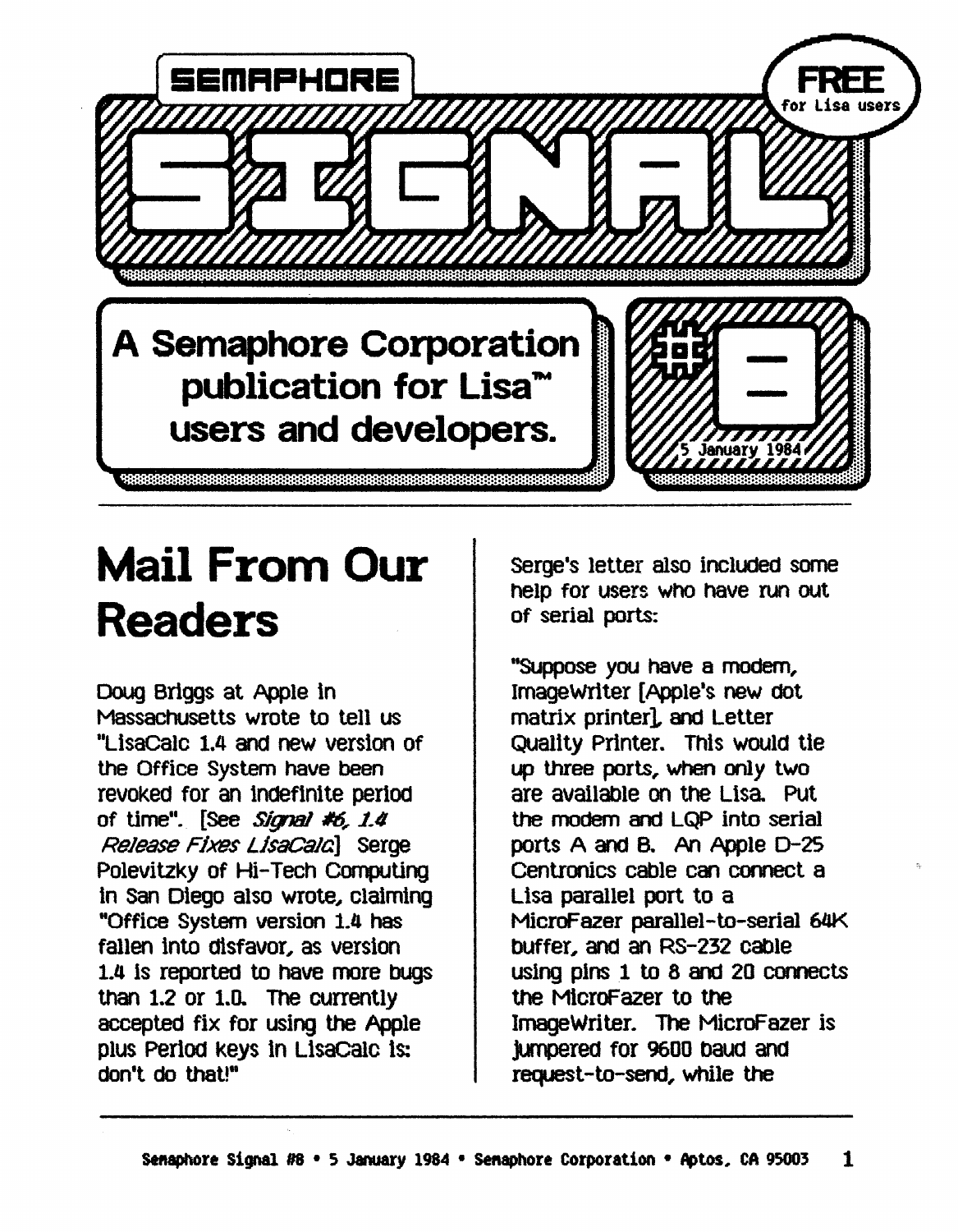

Image Writer gets set to 9600 baud and  $X$ -on/ $X$ -off. Since Apple has not announced a serial card for the Lisa, this method saves shuffling the three serial devices around the two serial ports, and buffering does a lot to free up the Lisa I am sure other (SUCh as Practical peripheralS) bUffers work just as well."

Serge also mentioned that error message #950 appears several times while installing Pascal, bUt that Apple's HotlIne says this is an expected error and not to worry.

James Stephens, from Pasadena's Jet Propulsion Laboratory, sent us a copy of his interesting  $six$ page memo on "thoughts and suggestions about the use of personal computers [read "Lisa"] at JPL". Attached to the memo was a chart comparing Lisa with the IBM XT usIng VisIon, the f-P 9836A, the Corvus Concept, and the IBM 9000. The chart is slmllar to, bUt more detaIled than, the Lisa vs. IBM XT comparison published in *Icon's* first issue. James also included a copy of an engineering drawing that Is by far the most complicated LisaDraw document we nave seen to date. The drawing nicely demonstrates how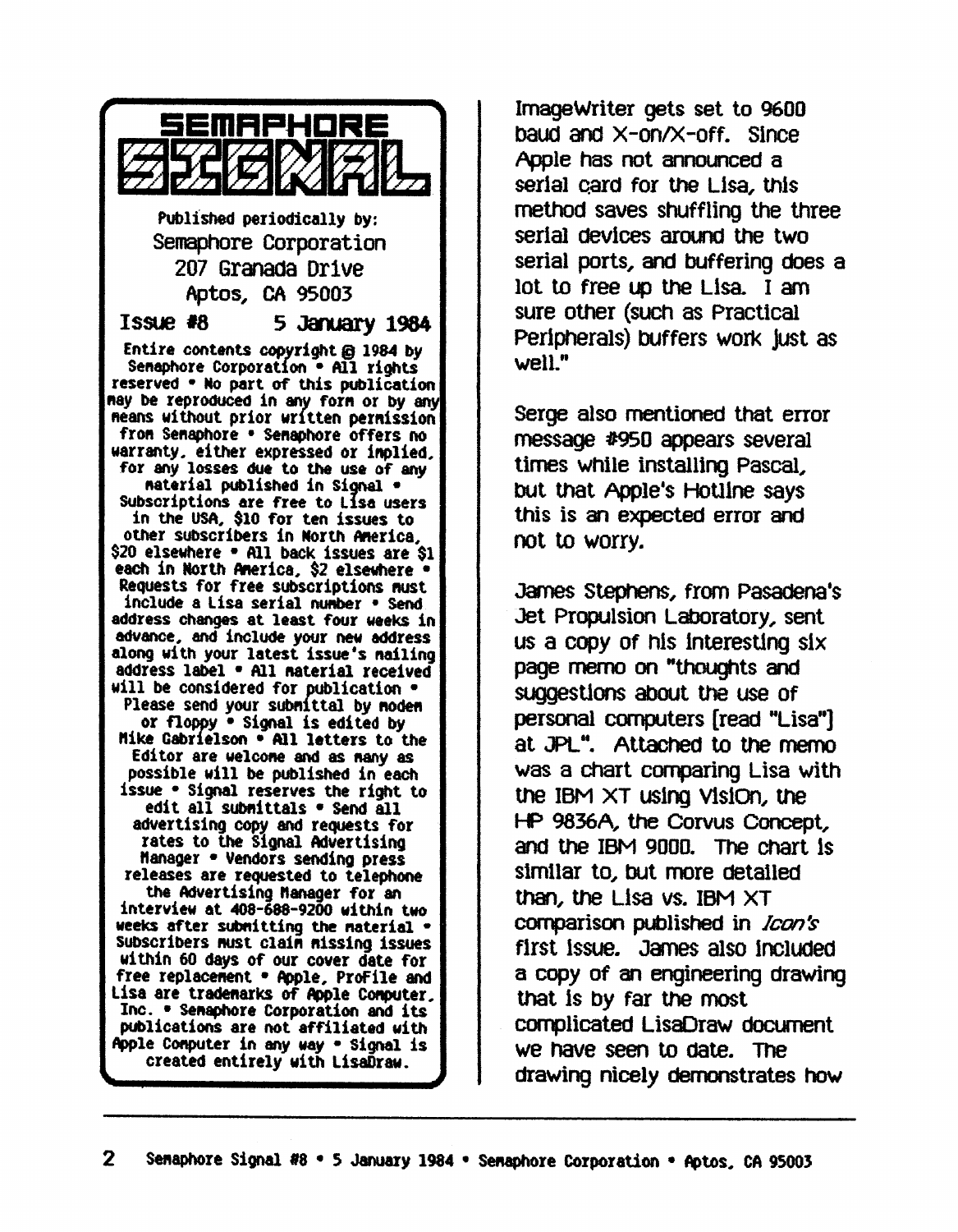shrinking Lisa listings with a reducing photocopier results in a professional, typeset look.

Last month we received a copy of the GD Info Net Personal Computer Newsletter from the General Dynamics Data Systems Division in San Diego. The 20 page December issue was created on a Lisa by a seven person staff, part of a group devoted to supporting General Dynamics employees using personal computers. The newsletter is mostly articles about Apple and

IBM products, with one page of the December issue devoted to Lisa news.

**Charles Negin of Grove** Engineering in Washington Grove,

Luses LisaCalc and LisaGraph to illustrate statistical functions. Capabilities: linear regression, trend line projections. exponential snoothing, etc. Data are<br>shown as bar graph, with the desired function superimposed as a line graph. \$49.95 Conputer Shoppe Box 18344 Creensboro, NC 27419

|                | <u>Nane _________________________________</u>                                                                 | $\Box$ I am a Lisa end user.                                                            |
|----------------|---------------------------------------------------------------------------------------------------------------|-----------------------------------------------------------------------------------------|
|                |                                                                                                               | $\Box$ I an a Lisa software developer.                                                  |
| <b>Address</b> |                                                                                                               | $\Box$ I am a Lisa hardware developer.                                                  |
|                |                                                                                                               | II an a Lisa dealer.                                                                    |
|                | Country ______________ ZIP/Mail Code ______                                                                   | $\Box$ I am a Lisa OEM/reseller/rep.                                                    |
|                | Telephone ________________________________                                                                    | The serial number on my Lisa is:                                                        |
|                |                                                                                                               | I am a Lisa user and my mailing address is in the USA. Please send me Signal            |
|                |                                                                                                               | <b>Date</b>                                                                             |
|                | me the next ten issues of Semaphore Signal. Enclosed is:<br>$\Box$ \$10 US (for subscribers in North America) | $\Box$ I an not a Lisa user $or$ my nailing address is outside the USA, but please send |